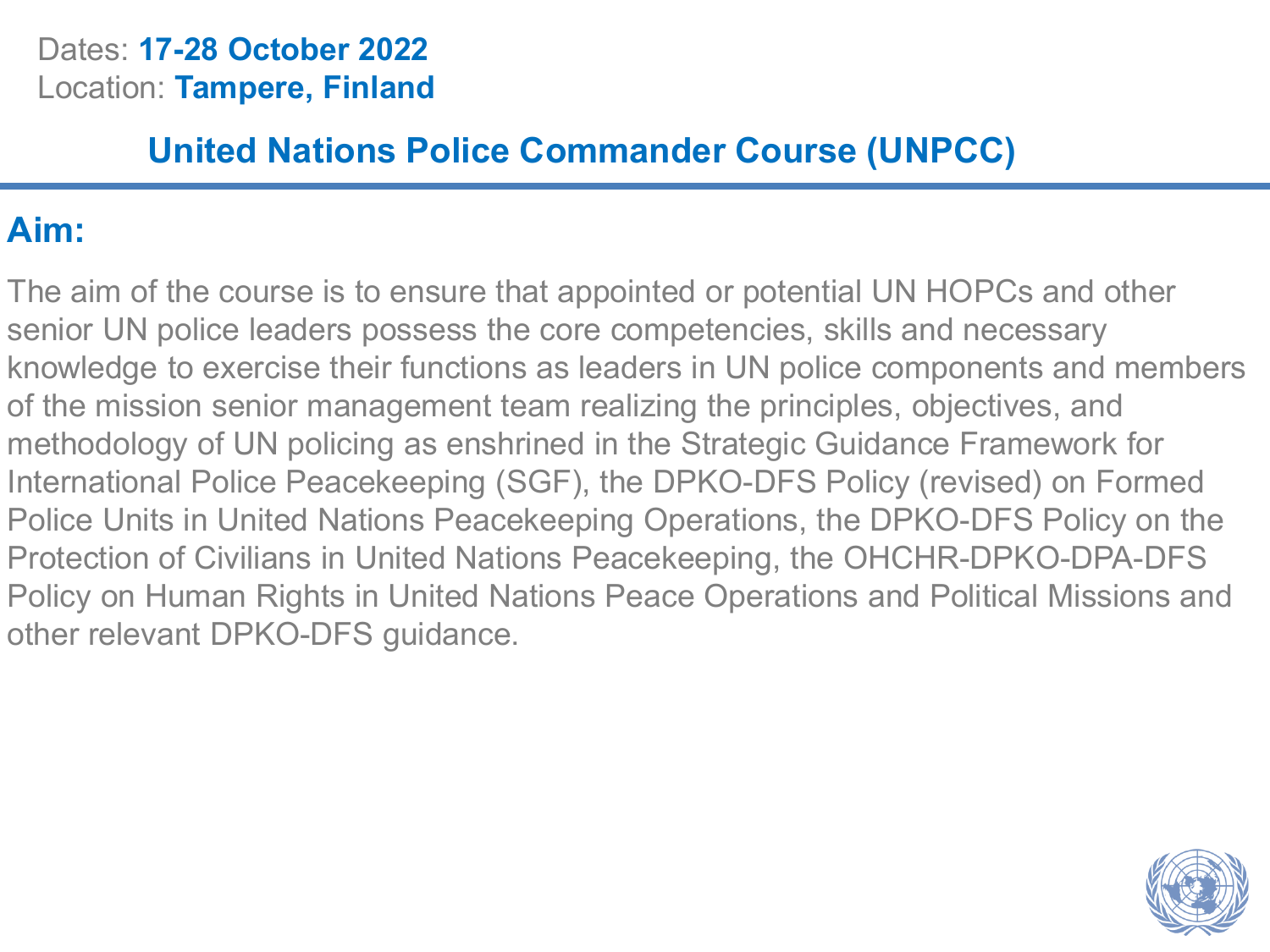#### Dates: **17-28 October 2022** Location: **Tampere, Finland**

### **United Nations Police Commander Course (UNPCC)**

### **Objectives:**

The training objectives of the course are:

- directing UN police components in line with international human rights law, international humanitarian law, UN standards of Conduct including the prevention and response to sexual exploitation and abuse, or standards for UN mandated tasks including, inter alia, the protection of civilian, human rights, response to conflict related sexual violence, child protection as well as safety and security procedures;

- commanding UN police components as an element of integrated operations that uphold the highest standards of conduct and are accountable in delivering mandated tasks in accordance with UN norms, standards and procedures;

- to manage the different roles and responsibilities of the Police Component, effectively lead subordinate units and individuals in common and complex police operations and cooperate well with other mission components;